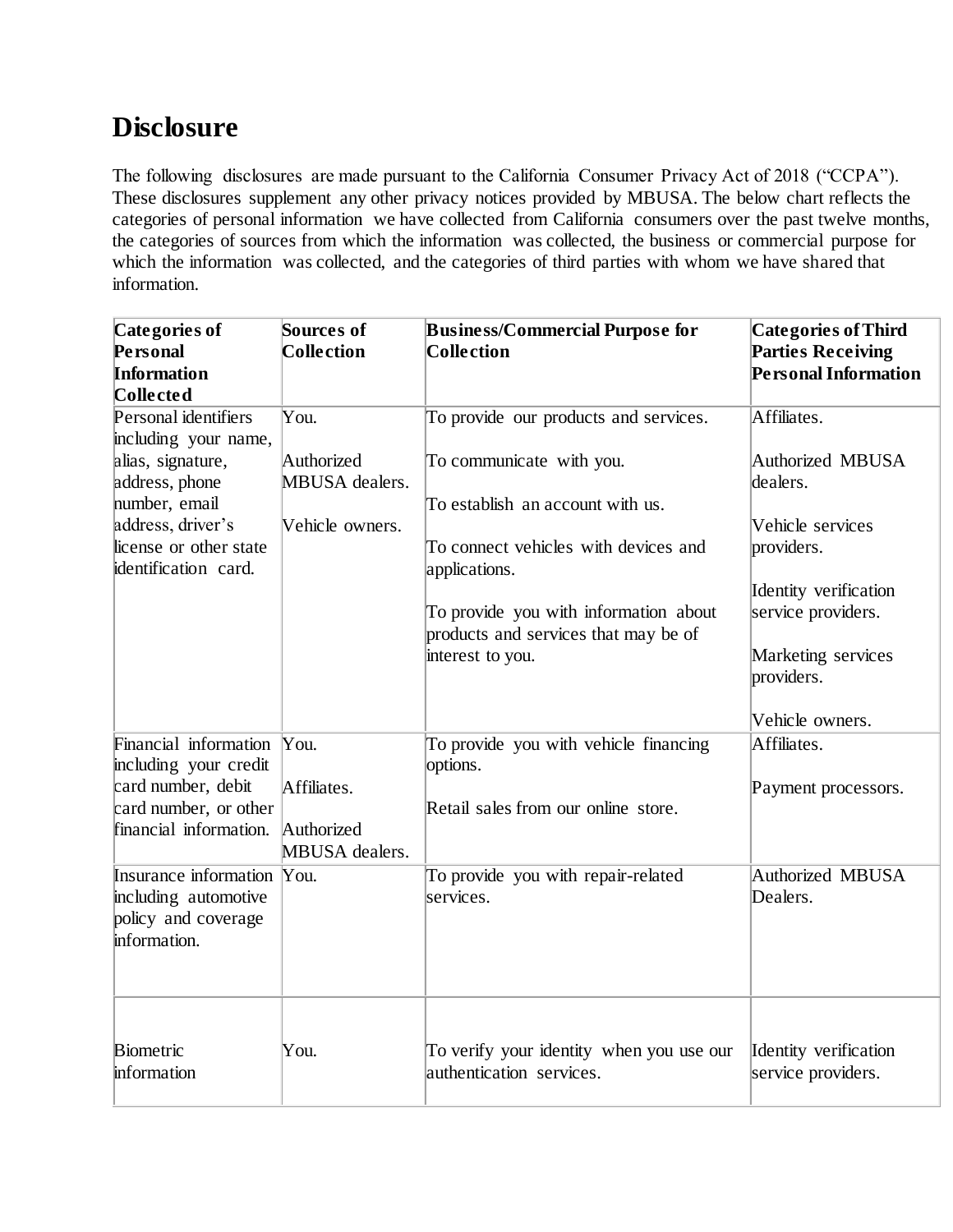| Internet and other<br>network activity<br>information including<br>online identifiers<br>such as your IP<br>address or device<br>identifier, browsing<br>history, search<br>history, and<br>information about<br>your interactions<br>with MBUSA<br>websites,<br>applications, or | You.<br>Website analytics<br>service providers.<br>Devices and<br>platforms you use<br>to access our<br>online services. | To assess aggregate visitor volume and<br>interest.<br>Improve website performance and<br>functionality.<br>To prevent, detect, and investigate fraud or<br>other security incidents.<br>To provide you with information about our<br>products and services that may be of<br>interest to you. | Marketing services<br>providers.<br>Vehicle owners.                               |
|-----------------------------------------------------------------------------------------------------------------------------------------------------------------------------------------------------------------------------------------------------------------------------------|--------------------------------------------------------------------------------------------------------------------------|------------------------------------------------------------------------------------------------------------------------------------------------------------------------------------------------------------------------------------------------------------------------------------------------|-----------------------------------------------------------------------------------|
| advertisements.                                                                                                                                                                                                                                                                   |                                                                                                                          |                                                                                                                                                                                                                                                                                                |                                                                                   |
| Geolocation data<br>reflecting physical<br>location or<br>movements.                                                                                                                                                                                                              | You.<br>Devices and<br>platforms you use<br>to access our<br>online or<br>connected<br>services.                         | To provide you with connected vehicle<br>and roadside assistance services.                                                                                                                                                                                                                     | Authorized MBUSA<br>dealers.<br>Vehicle services<br>providers.<br>Vehicle owners. |
| Purchasing history<br>and tendencies<br>including records of<br>personal property,<br>products, or services<br>purchased, obtained,<br>or considered.                                                                                                                             | You.<br>Authorized<br><b>MBUSA Dealers.</b>                                                                              | To provide you with information about our Marketing services<br>products and services that may be of<br>interest to you.                                                                                                                                                                       | providers.<br>Authorized MBUSA<br>dealers.                                        |
| Photographs and                                                                                                                                                                                                                                                                   | You.                                                                                                                     | To provide you with connected vehicle                                                                                                                                                                                                                                                          | Authorized MBUSA                                                                  |
| audio recordings.                                                                                                                                                                                                                                                                 |                                                                                                                          | and customer services.                                                                                                                                                                                                                                                                         | dealers.<br>Vehicle services<br>providers.                                        |
| Information reflecting You.                                                                                                                                                                                                                                                       |                                                                                                                          | Improve our products and services.                                                                                                                                                                                                                                                             | Marketing services                                                                |
| your preferences,<br>characteristics,<br>predispositions,<br>behavior, attitude,<br>and any other<br>inferences drawn<br>from your personal<br>information.                                                                                                                       | Devices and<br>platforms you use<br>to access our<br>online or<br>connected<br>services.                                 | To provide you with information about our<br>products and services that may be of<br>interest to you.                                                                                                                                                                                          | providers.                                                                        |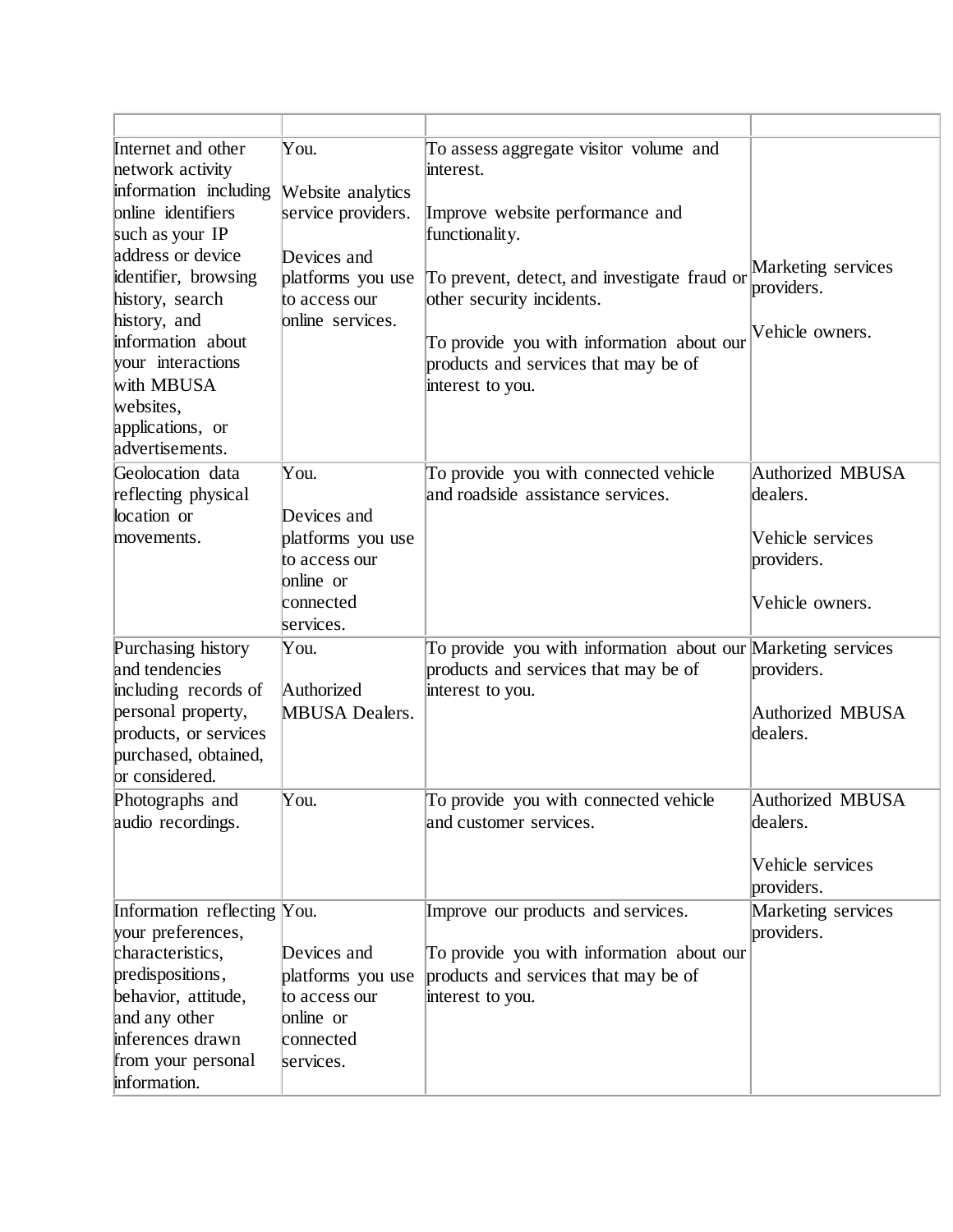|                                      | Consumer     |                                                      |                         |  |  |
|--------------------------------------|--------------|------------------------------------------------------|-------------------------|--|--|
|                                      | reporting    |                                                      |                         |  |  |
|                                      | agencies.    |                                                      |                         |  |  |
| Information about                    | The vehicle. | To provide you with connected vehicle                | Affiliates.             |  |  |
| your vehicle and its                 |              | and roadside assistance services.                    |                         |  |  |
| operation, including                 | Devices and  |                                                      | Authorized MBUSA        |  |  |
| but not limited to                   |              | platforms you use Improve our products and services. | dealers.                |  |  |
| vehicle build, systems to access our |              |                                                      |                         |  |  |
| status, charging                     | online or    |                                                      | <b>Vehicle</b> services |  |  |
| location and source,                 | connected    |                                                      | providers.              |  |  |
| vehicle location,                    | services.    |                                                      |                         |  |  |
| brake usage, speed,                  |              |                                                      | Vehicle owners.         |  |  |
| and direction.                       |              |                                                      |                         |  |  |

In the past twelve months we have disclosed personal information to third parties for business or commercial purposes. The categories of personal information we have disclosed to third parties for business or commercial purposes are:

- Personal identifiers
- Financial information
- Biometric information
- Insurance information
- Geolocation data
- Internet or other network activity
- Purchasing history
- Inferences drawn from other personal information
- Photographs and audio recordings.

In the past twelve months we have shared the following categories of personal information with third party authorized Mercedes-Benz dealers and vehicle service providers to inform you about vehicle product and service offerings:

- Personal identifiers
- Insurance information
- Internet or other network activity
- Purchasing history
- Geolocation data
- Photographs and audio recordings

The CCPA defines the "sale" of information broadly and some of our personal information sharing may be considered a "sale" under this definition. Below we have listed the categories of personal information we have shared with our marketing partners in a way that may be considered a "sale" for CCPA purposes:

- Personal identifiers
- Internet or other network activity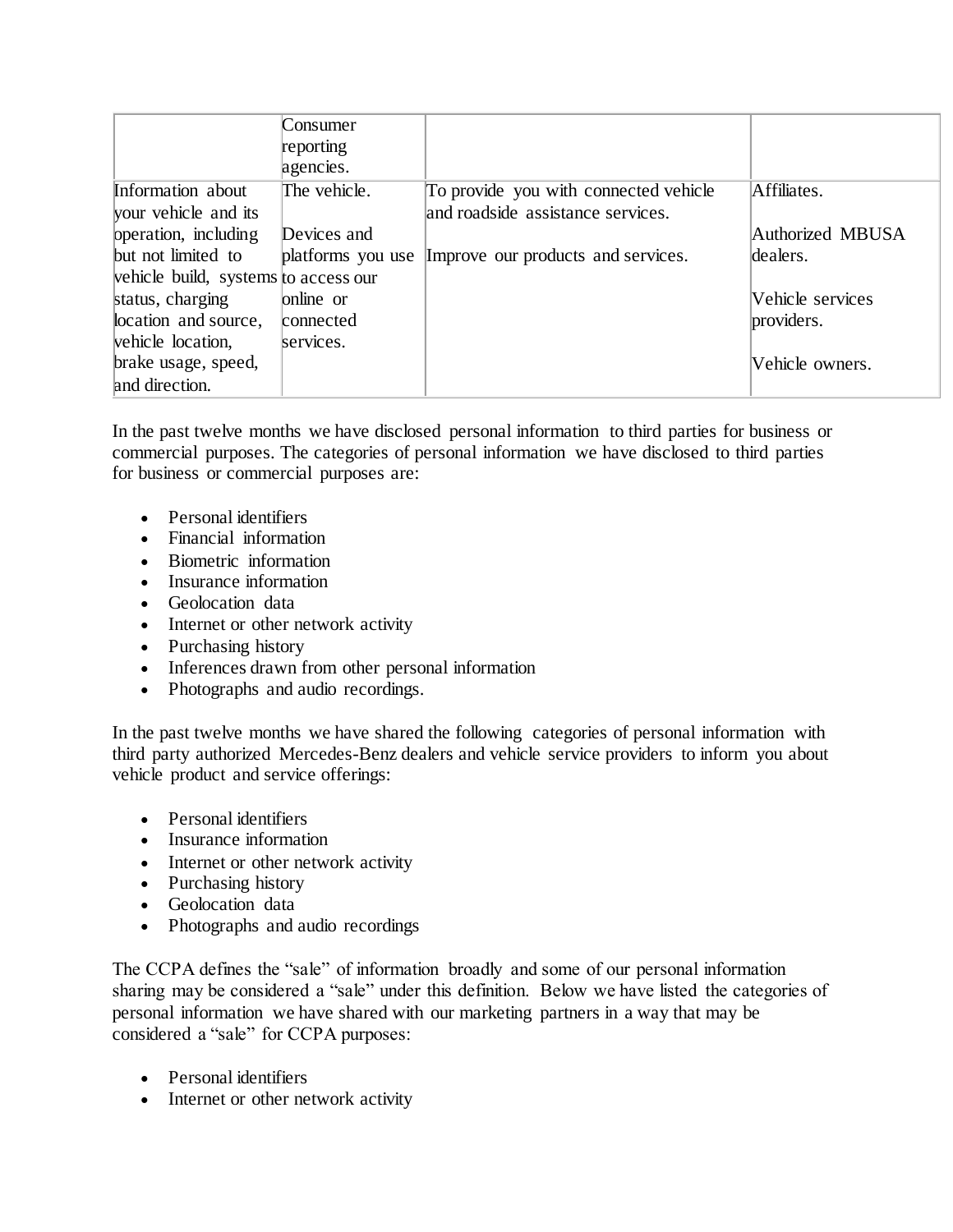• Purchasing history

The categories of third parties to whom the above information MBUSA does not have actual knowledge that it sells the personal information of minors under 16 years of age.

# **Your California Privacy Rights**

California residents have the rights listed below. Please note that some of these rights may not apply to you, including if you are the authorized user of a vehicle owned by another.

# **Right to Opt Out**

California residents have the right to opt out of the sale of their personal information. You or your authorized agent can submit an opt-out reques[t here](https://privacyportal-cdn.onetrust.com/dsarwebform/a3de94cc-66c0-419e-86e7-9911a41ac2fc/a2e0f3be-5ba4-4a3c-8d2f-18b9a5c56b6a.html) or by calling 1-833-808-5050

## **Right to Know**

California residents have the right to request that we disclose the categories and specific pieces of personal information we collected, used, disclosed, and sold during the past twelve months, the categories of sources from which their personal information was collected, our business or commercial purposes for collecting or selling their personal information, and the categories of third parties with whom we shared their personal information. You or your authorized agent can submit a request [here](https://privacyportal-cdn.onetrust.com/dsarwebform/a3de94cc-66c0-419e-86e7-9911a41ac2fc/c05924fa-2d76-4cb2-95e4-0e769dbb68b9.html) or by calling 1-833-808-5050. In order to respond to your request, we will need to verify your identity by asking you for certain personal information to match with the information we have on file. The personal information that we use to verify your identity will not be used for any other purpose.

### **Right to Delete**

California residents have the right to request deletion of the personal information we have collected from them. You can submit a deletion request [here](https://privacyportal-cdn.onetrust.com/dsarwebform/a3de94cc-66c0-419e-86e7-9911a41ac2fc/c05924fa-2d76-4cb2-95e4-0e769dbb68b9.html) or by calling 1-833-808-5050. In order to respond to your request, we will need to verify your identity and residency. The personal information that we use to verify your identity and residency will not be used for any other purpose.

We do not discriminate against California residents who exercise their CCPA privacy rights.

If you have questions about this policy, please contact us at 1-833-808-5050.